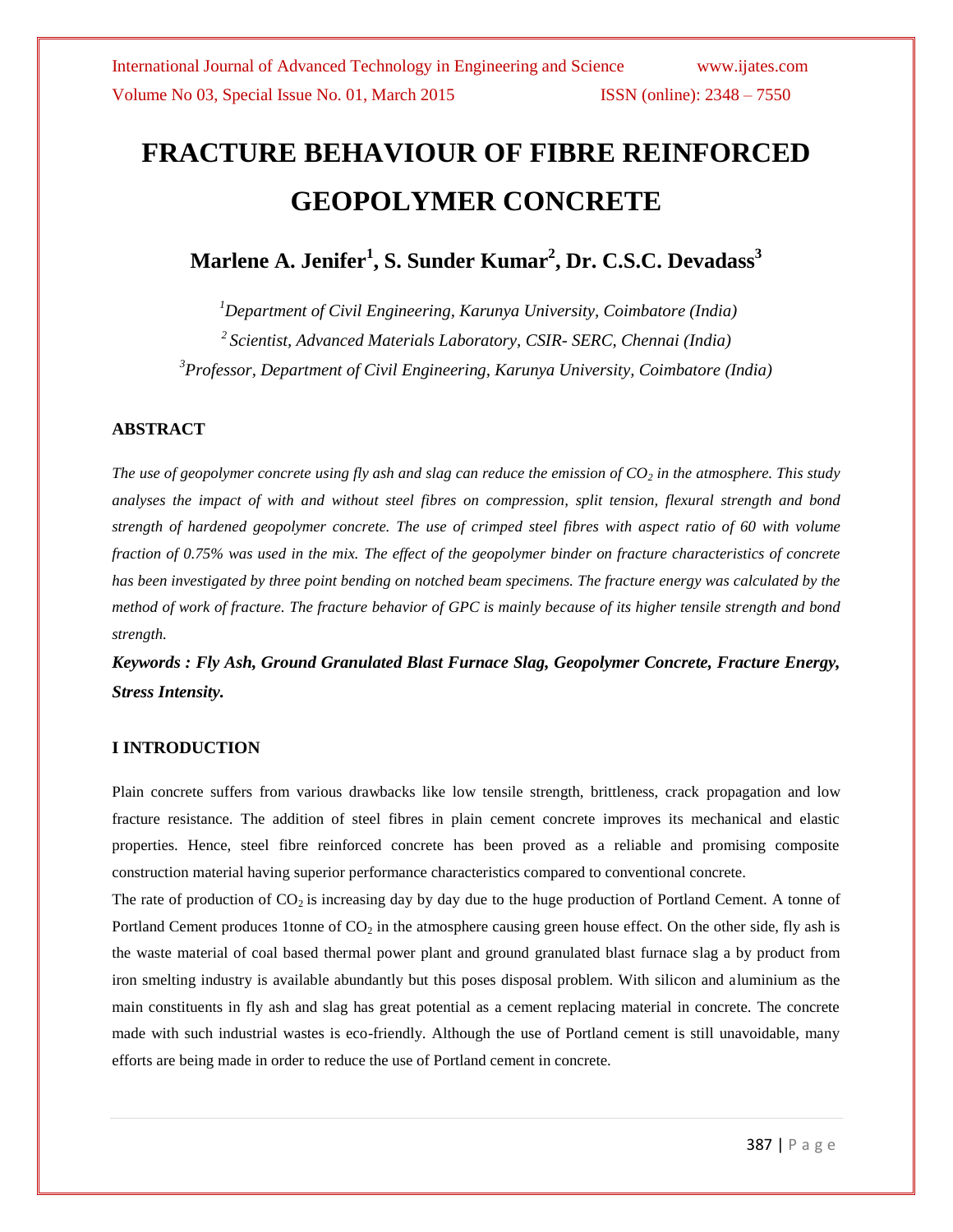**Urmil Dave et. al (2013)** concluded that compressive strength increases with increase in the curing time, curing temperature, rest period, concentration of sodium hydroxide solution and decreases with increase in the ratio of water to geopolymer solids by mass & admixture dosage, respectively. **Subhash Patankar et. al(2013)** describes the effect of steel fibres on mechanical and elastic properties of geopolymer concrete from the experimental results that the wet and dry densities of geopolymer concrete composites increased continuously with increase in fibre content, whereas the workability of geopolymer concrete composites reduced with increase in fibre content. **Heah et. al (2013)** described kaolin based geopolymer showing higher stability in water with no disintegration and cracks and thereby exhibiting different rates of strength development. **Bharathi Murugan et. al (2012)** concluded that low calcium fly ash based geopolymer concrete has excellent compressive strength and is suitable for structural applications. The compressive strength of  $M_{30}$  grade geopolymer concrete is 17.04% higher than OPC concrete and 5.1% higher than of OPC concrete for  $M_{60}$  grade. **Lloyd et. al (2010)** concludes that geopolymer is applicable in aggressive marine environments, environments with high carbon dioxide or sulphate rich soils and acidic conditions. **Bharatkumar et. al (2005)** concluded that the The peak normalized moment and peak rotation decrease with increasing depth for a given reinforcement ratio, whereas the peak normalized moment and peak rotation increase with an increasing reinforcement ratio for a given depth. **Tian Sing et. al (2013)** concluded in the results that the shear strength increases significantly as the fibre content increases and that improvement in the cracking behaviour is achieved through the addition of fibres. **Silva et. al (2002)** concluded that the toughness strength difference between GPC and OPC with 0% fibres is 80% and for higher volume of fibres upto (3-5%) shows decrease in stress intensity factor due to increase in porosity. **F. Bencardino et. al (2010)** concluded that the addition of steel fibres upto 1-2% contributes the structural integrity, structural stability and increases its durabile life service.

In the present study geopolymer concrete of 3.5M is used. The constituents consist of 1:1 ratio of fly ash and slag, 1:2 ratio of NaOH and NaSiO<sub>3</sub>, 10mm aggregates and river sand, and use of 0.75% crimped stainless steel and crimped mild steel fibres are used. In geopolymer mix the water content ratio is less as compared to OPC. The study of mechanical properties such as compressive strength test on cubes, split strength test on cylinder, flexure strength test on prisms and fracture behavior of fibre reinforced geopolymer on prisms are studied throughout.

#### **II REACTION MECHANISM**

Generally, OPC concrete develops strength through the formation of hydrates such as CSH (calcium silicate hydrate), which is produced by the hydration reaction of water and the ordinary Portland cement typically used as a binder. Moreover, the hardening of fly ash and slag based geopolymer is achieved by dissolving the Al and Si components by alkaline activator known as geopolymerization. The geopolymerization process, indicates a chemical reaction between Al-Si oxides which form the three-dimensional polymer chain Si-A-O-A-Al-A-O, was proposed by Davidovits in 1978. The hardening of the geopolymer is believed to be due to the polycondensation of hydrolyzed aluminate and silicate species. The alkaline activator, which is generally used are sodium hydroxide (NaOH), potassium hydroxide (KOH), sodium carbonate (NaCO<sub>3</sub>) or sodium sulfate (Na<sub>2</sub>SO4) containing alkaline metal ions such as Na, K and Ca, serving as an accelerator in speeding up the activating Al and Si through a reaction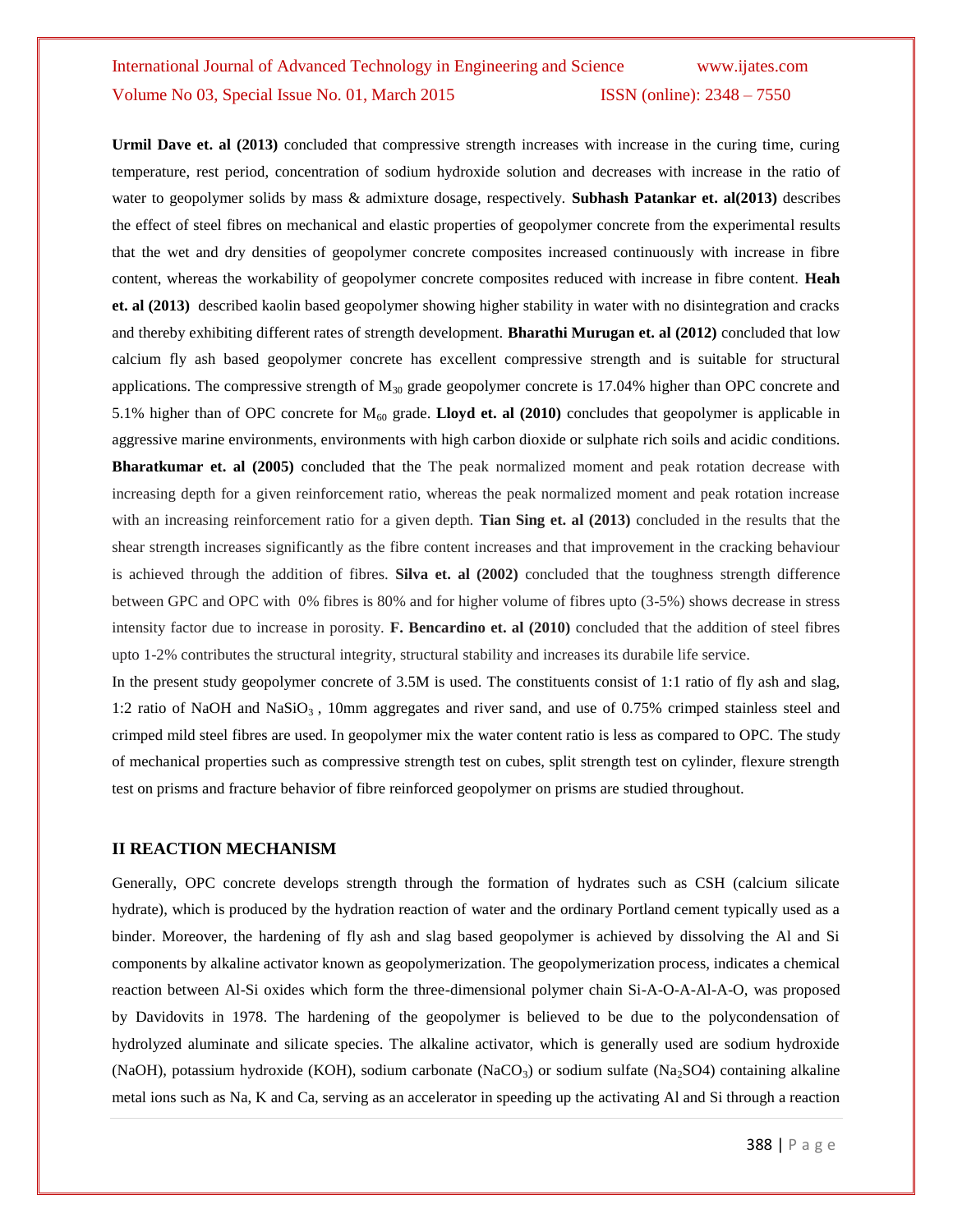with the binder. The dissolution of water which accelerates the geopolymerization which provides discontinuous gel nanopores to the paste, resulting in a further improvement of the performance of the paste depicting the hardening mechanism.

#### **III EXPERIMENTAL PROGRAMME**

Experimental work is aimed to study the effect of steel fibres on mechanical and elastic properties on geopolymer concrete. The materials used for making geopolymer concrete composite specimens are low-calcium fly ash, ground granulated blast furnace slag, course and fine aggregates, steel fibers, alkaline solution, and water.

#### **3.1 Fly Ash**

Fly ash is the residue from the combustion of pulverized coal collected by mechanical or electrostatic separators from the flue gases of thermal power plants. The spherical shape of particle improves the flow ability and reduces the water demand. In this experimental work, the fly ash used is obtained from the silos of Ennore Thermal Power Station, Chennai, India, which is of low calcium, Class F. Low calcium fly ash makes substantial contributions to the workability, chemical resistance, and reduction in thermal cracking. Table 1 shows the chemical composition.

**Table 1 : Chemical Composition of Fly Ash**

| Compound   | SiO <sub>2</sub><br>∸ | $Al_2O_3$<br><u>.</u> | Fe <sub>2</sub> O <sub>3</sub> | CaO  | MgO | Na <sub>2</sub> O<br>∸ | $K_2O$<br>∼ | TiO <sub>2</sub><br>∸ | $Mn_2O_3$             | SO <sub>3</sub> | $D \cap$<br>$^{\prime}$ <sub>2</sub> $\cup$ <sub>5</sub> |
|------------|-----------------------|-----------------------|--------------------------------|------|-----|------------------------|-------------|-----------------------|-----------------------|-----------------|----------------------------------------------------------|
| Fly<br>Ash | 49.45                 | 29.61                 | 10.72                          | 3.47 | ر   | 0.21<br>U.51           | 0.54<br>U.5 | 1.76                  | 0.1<br>1 <sub>7</sub> | $\sim$<br>U.L   | 0.53                                                     |

#### **3.2 Ground Granulated Blast Furnace Slag**

GGBS is a by-product from JSW Industries, Karnataka, India. Table 2 describes the composition of GGBS.

**Table 2 : Chemical Composition of GGBS**

| Compound | SiO <sub>2</sub> | $Al_2O_3$ | Fe <sub>2</sub> O <sub>3</sub> | CaO  | MgO  | Na <sub>2</sub> O | $K_2O$ | TiO <sub>2</sub> | $Mn_2O_3$ | SO <sub>3</sub> |
|----------|------------------|-----------|--------------------------------|------|------|-------------------|--------|------------------|-----------|-----------------|
| GGBS     | 33.45            | 13.46     | 0.31                           | 41.7 | 5.99 | 0.16              | 0.29   | 0.84             | 0.40      | 2.74            |

#### **3.3 Alkaline Solution**

Sodium hydroxide (NaOH) in the form of flakes and sodium silicate are used as alkaline activators to give a good binding solution for the geopolymeric mix.

#### **3.4 Aggregates**

Locally available river sand sieved through 4.75mm is used as fine aggregates and crushed stones of nominal size 10mm coarse aggregates is used.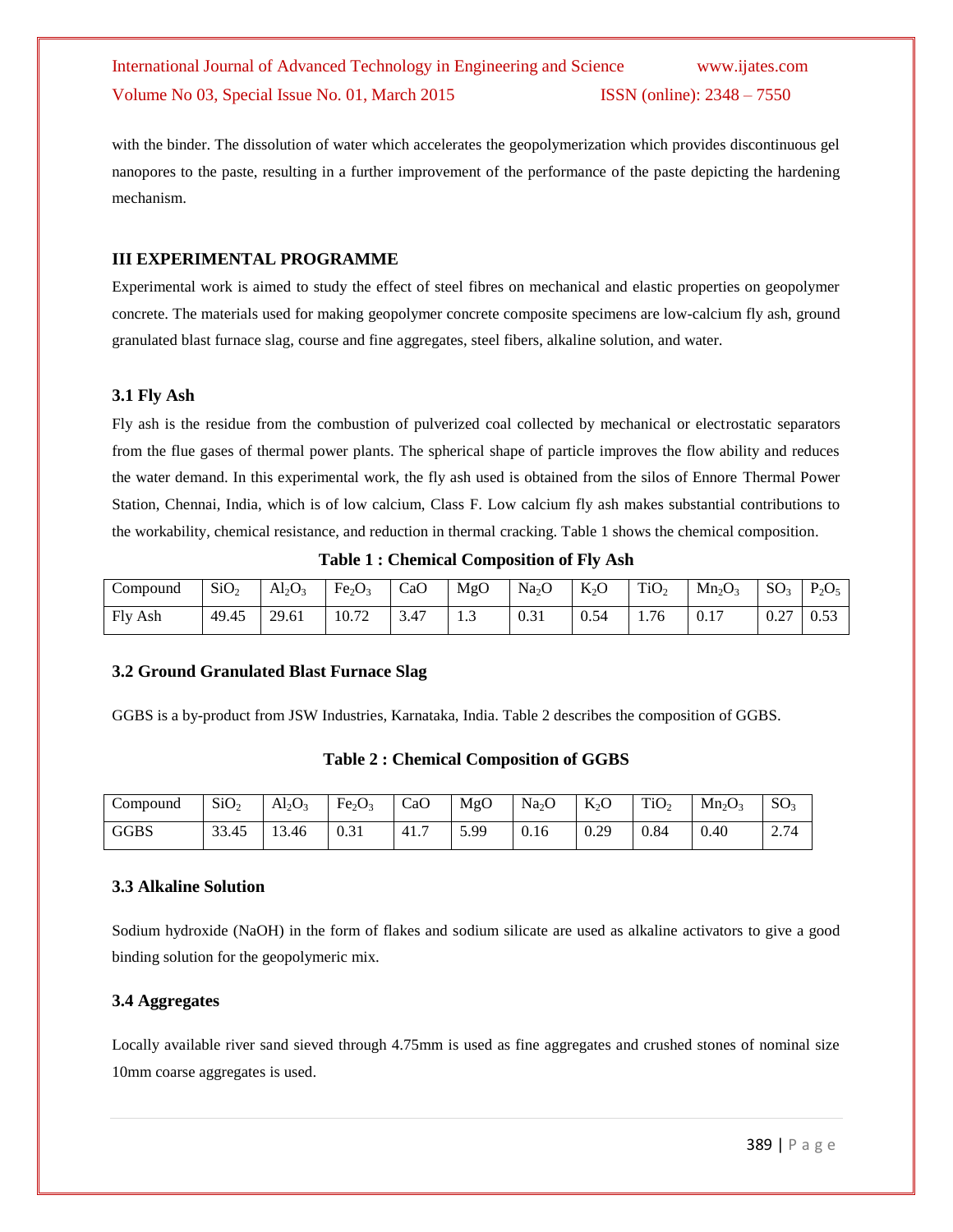#### **3.5 Steel Fibres**

Use of crimped stainless and crimped mild steel fibres of aspect ratio (a/d) 60 is used.

#### **3.6 Mix Proportion of Geopolymer Mix**

Fly ash, GGBS, coarse and fine aggregate and steel fibres are mixed thoroughly in a dry state and then alkaline solution is added to make the mix wet until it gains homogeneous state. Mix proportion and quantity of fibre content in each mix is explained below in table 3.

| Mix       | Fly Ash    | <b>GGBS</b> | C.A.       | F.A.       | SH         | SS         | <b>CSS</b> | <b>CMS</b> | Water      |
|-----------|------------|-------------|------------|------------|------------|------------|------------|------------|------------|
|           | $(kg/m^3)$ | $(kg/m^3)$  | $(kg/m^3)$ | $(kg/m^3)$ | $(kg/m^3)$ | $(kg/m^3)$ | $(kg/m^3)$ | $(kg/m^3)$ | $(kg/m^3)$ |
| <b>CM</b> | 204        | 204         | 1113       | 635        | 24         | 48         |            |            | 175        |
| $GP-1$    | 204        | 204         | 1113       | 635        | 24         | 48         | 59         |            | 175        |
| $GP-2$    | 204        | 204         | 1113       | 635        | 24         | 48         |            | 59         | 175        |
| $GP-3$    | 204        | 204         | 1113       | 635        | 24         | 48         | 29.5       | 29.5       | 175        |

#### **Table 3 : Geopolymer mix proportion**

#### **3.7 Test Specimens and Testing**

Standard cube specimens (100\*100\*100mm) were tested for compressive strength test, split tensile test were tested on cylinder specimens (100\*200mm) and flexure test were conducted on prism (100\*100\*500mm) for each batch of mix. The fracture test specimens were 100 \*100\*500mm beams with a 25 mm deep notch in the middle of the beam. Different ratios of the notch depth to beam depth were used in fracture test specimens available in literature, though a ratio of 0.5 is recommended by RILEM. A ratio of 0.25 was used in the specimens of this study to make the ligament area sizable in order to enable the observation of the crack propagation in the concrete.

Three point bending tests were performed in deflection controlled mode by using a very stiff closed loop Instron Servo Control machine of 200 tonne capacity. The ends of the test specimen were placed on the supporting rollers at a span of 400 mm with the notch on tension side. The Instron machine had a built in digital data acquisition system. It was incorporated with a load cell to record the load with an accuracy of 0.001 kN and a digital strain gauge measuring the vertical displacement with an accuracy of 0.001 mm. The data acquisition system had the ability to record up to 1000 data per second. Clip gauge was fixed at the bottom of the notch opening to record the critical mouth opening deflection. Three identical specimens were tested for each mixture.

A loading rate of 0.1 mm/min was used in the tests of this study. A high rate of data scanning per second was used to capture the post-peak part of the load–deflection curve. The load–deflection data were plotted to calculate the area under the curve. The fracture energy (GF) was then calculated from the work of fracture.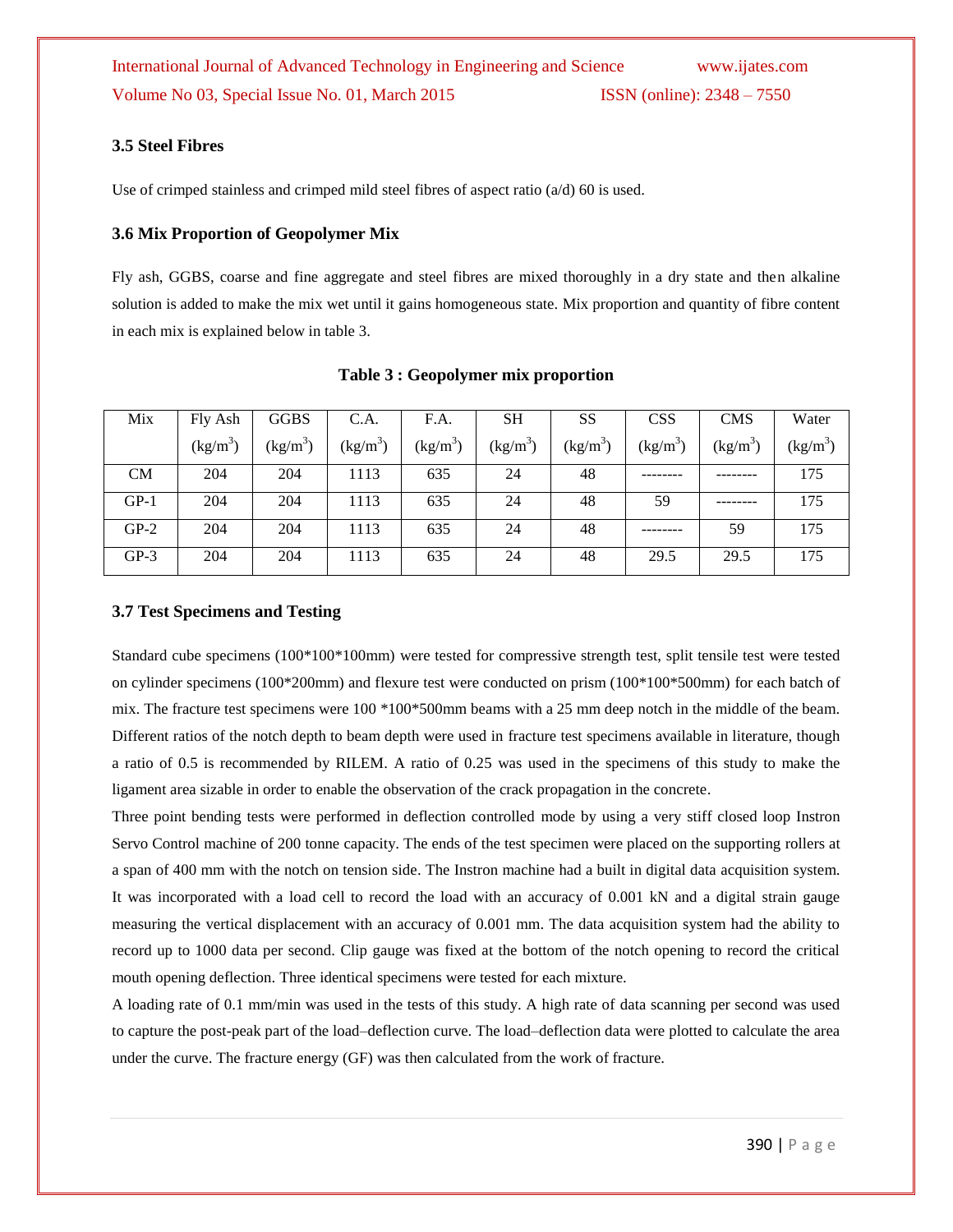$$
G_f = \frac{W + mg\zeta}{A_{lig}} \tag{1}
$$

where  $W_0$  is the area under the load–deflection curve  $(N-m)$ , m is the mass of the beam between the supports (kg), g is the acceleration due to gravity  $(m^2/s)$ ,  $d_0$  is the deflection at final failure of the beam (m) and  $A_{lig}$  is the area of the ligament  $(m<sup>2</sup>)$ .



**Figure 1 : Three point bending test on notched prisms**

The term critical stress intensity factor (Kic) is used to indicate the magnitude of the stress concentration that exists in front of the crack tip when the crack starts to propagate. The most common method of calculation of the critical stress intensity factor is to use the peak load from the three point bending test of the notched beam and the dimensions of the specimen has been used in this study to calculate the critical stress intensity factor from the specimen geometry and the maximum value of load recorded in the test.

$$
K_{ic} = \frac{apl}{2bd^2} \left( \sqrt{a} \right) * (1.93 - 3.07A + 14.53A^2 - 25.11A^2 + 25.8A^4)
$$
  
...(2)

where  $A = (a/d)$ , a is the depth of the notch (mm), d is the depth of the beam (mm), b is the width of the beam (mm), P is the maximum load (N) and l is the span length of the beam (mm).

#### **IV TEST RESULTS AND DISCUSSION**

#### **4.1 Mechanical Test**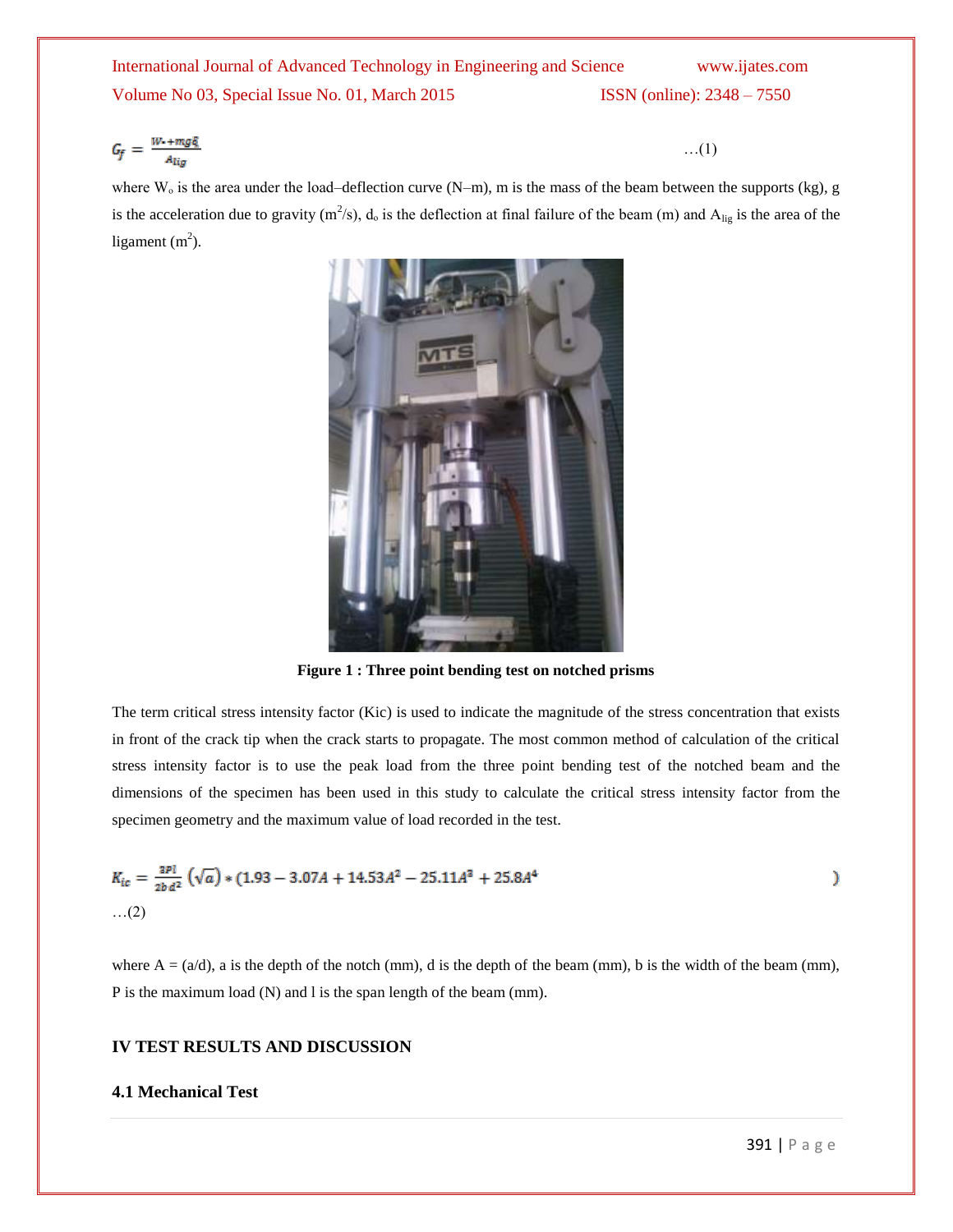The mechanical properties of the geopolymer concrete were tested as per the standard in  $3^{rd}$ ,  $7^{th}$ , and  $28^{th}$  day. The compressive test of cubes were conducted in accordance with ASTM C109 with a load capacity of 1000kN.The split tension test were conducted on cylinder specimen after 28 days. The flexure test conducted on beam specimens showed higher results because of the addition of steel fibers and the high bondage strength. Table 4 briefly explains the test analysis values.

| Mix         | Compressive Strength, MPa |           |               | <b>Split Tensile</b> | Flexure Strength Test, MPa |  |  |
|-------------|---------------------------|-----------|---------------|----------------------|----------------------------|--|--|
|             |                           |           | Strength, MPa | $(28 \text{ days})$  |                            |  |  |
|             | $3rd$ day                 | $7th$ day | $28th$ day    | $(28 \text{ days})$  |                            |  |  |
| <b>GPCM</b> | 20.05                     | 34.8      | 42.25         | 4.22                 | 4.55                       |  |  |
| <b>GPCS</b> | 35.98                     | 36.4      | 51.78         | 5.17                 | 5.03                       |  |  |
| <b>GPCM</b> | 33.32                     | 37.48     | 51.29         | 5.12                 | 5.01                       |  |  |
| <b>GPHY</b> | 31.97                     | 37.01     | 49.01         | 4.90                 | 4.90                       |  |  |

**Table 4 : Test result on mechanical properties**

### **4.2 Load-Deflection Behavior**

As the load was applied slowly on the notched beam specimen (100\*100\*500mm), no cracks were formed until the peak load was attained. A crack started to propagate at the end of the notched part faster in the ligament when the load reached its peak value. Failure started to propogate by opening a single crack in the geopolymer concrete specimens. For calculating the fracture energy by the work of fracture method the load–deflection curves were corrected for the initial non-linearity due to deformation of the specimen at the supports, as recommended in the RILEM guidelines. The typical load–deflection diagrams of GPC concrete specimens are given. It is seen from these figures that the peak load of geopolymer concrete specimen was higher similar to its compressive strength.



a) Load vs CMOD curve for each batch b) Load vs deflection curve for each batc

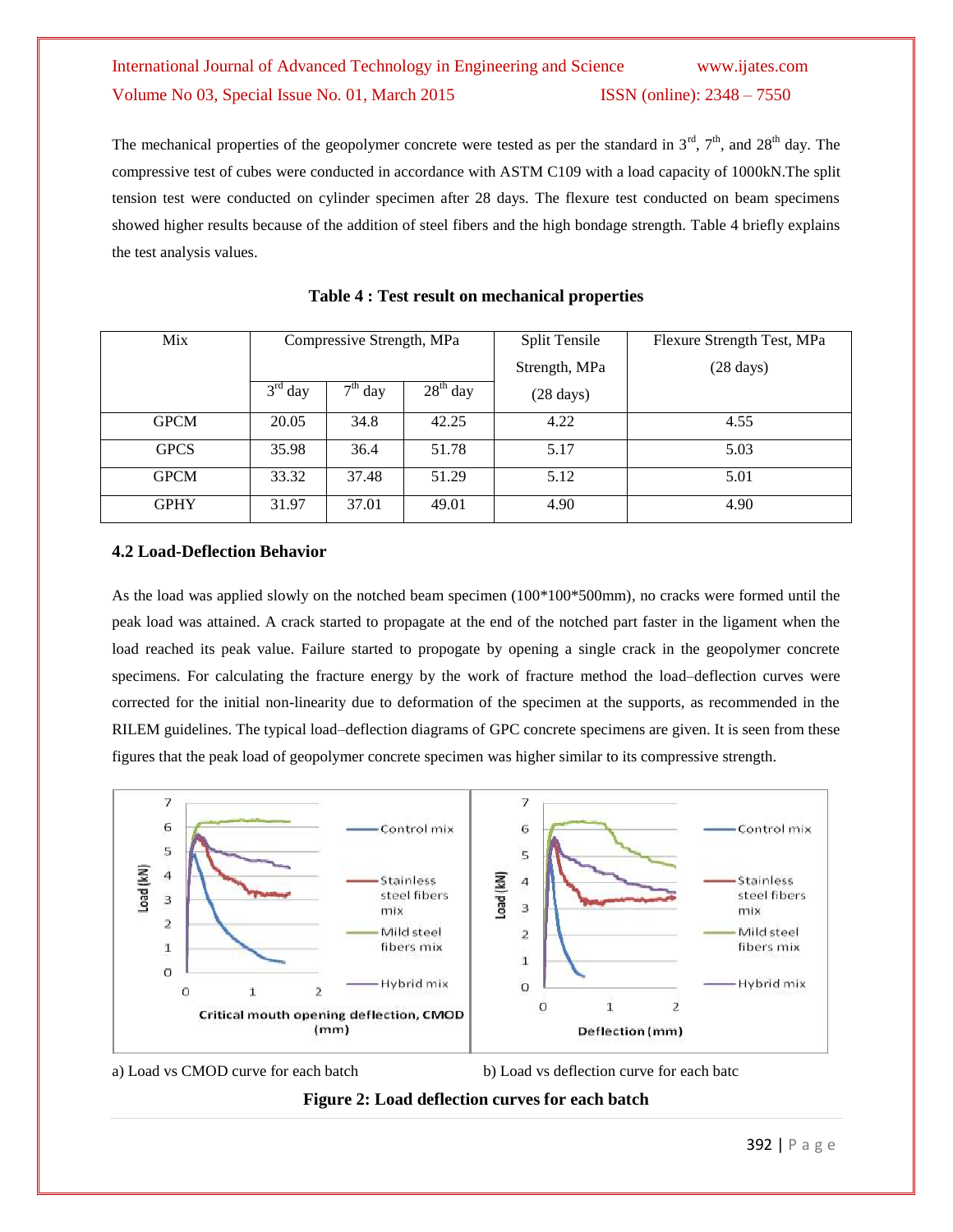



c) Crack formed in specimens without fibres d) Crack formed in specimens with fibres

**Figure 3 : Crack formation in tested geopolymer specimens**

#### **4.3 Fracture Energy**

The area under the load–deflection curve for each notched beam specimen was calculated and used in Eq. (1) to obtain the fracture energy of each specimen. The mean value of the fracture energy for the specimens of each batch is also given in the table 5. The mean fracture energy values of the GPC concrete batches are plotted in Fig.5. It can be seen that the fracture energy of batch GPCM is slightly smaller than that of batch GPHY. The fracture energy tend to be higher for GPC concrete as the compressive strength increases. The fracture energy values of the specimens of each batch are plotted against compressive strength in Fig.4

| Batch       | $f_{ck}$ | Specimen       | Peak | Fracture | Mean $G_f$ | $K_{ic}$ | Mean     |
|-------------|----------|----------------|------|----------|------------|----------|----------|
|             | MPa      |                | Load | Energy   | $(N-m)$    |          | $K_{ic}$ |
|             |          |                | (kN) |          |            |          |          |
| <b>GPCM</b> | 42.25    | $\mathbf{1}$   | 4.36 | 145.90   | 196.57     | 23.30    | 24.56    |
|             |          | $\overline{2}$ | 4.59 | 173.91   |            | 24.54    |          |
|             |          | 3              | 4.84 | 269.90   |            | 25.83    |          |
| <b>GPCS</b> | 51.78    | 1              | 5.40 | 566.45   | 517.16     | 28.83    | 26.18    |
|             |          | $\overline{2}$ | 4.55 | 444.27   |            | 24.28    |          |
|             |          | 3              | 4.20 | 532.52   |            | 22.41    |          |
|             |          | $\overline{4}$ | 5.47 | 525.42   |            | 29.19    |          |
| <b>GPMS</b> | 51.29    | 1              | 6.28 | 817.02   | 645.79     | 33.55    | 29.33    |
|             |          | $\overline{2}$ | 5.26 | 604.62   |            | 28.09    |          |
|             |          | 3              | 4.97 | 452.51   |            | 26.53    |          |
|             |          | $\overline{4}$ | 5.46 | 709.02   |            | 29.16    |          |

| Table 5 : Test and calculated values of GPC specimens |  |  |  |  |
|-------------------------------------------------------|--|--|--|--|
|-------------------------------------------------------|--|--|--|--|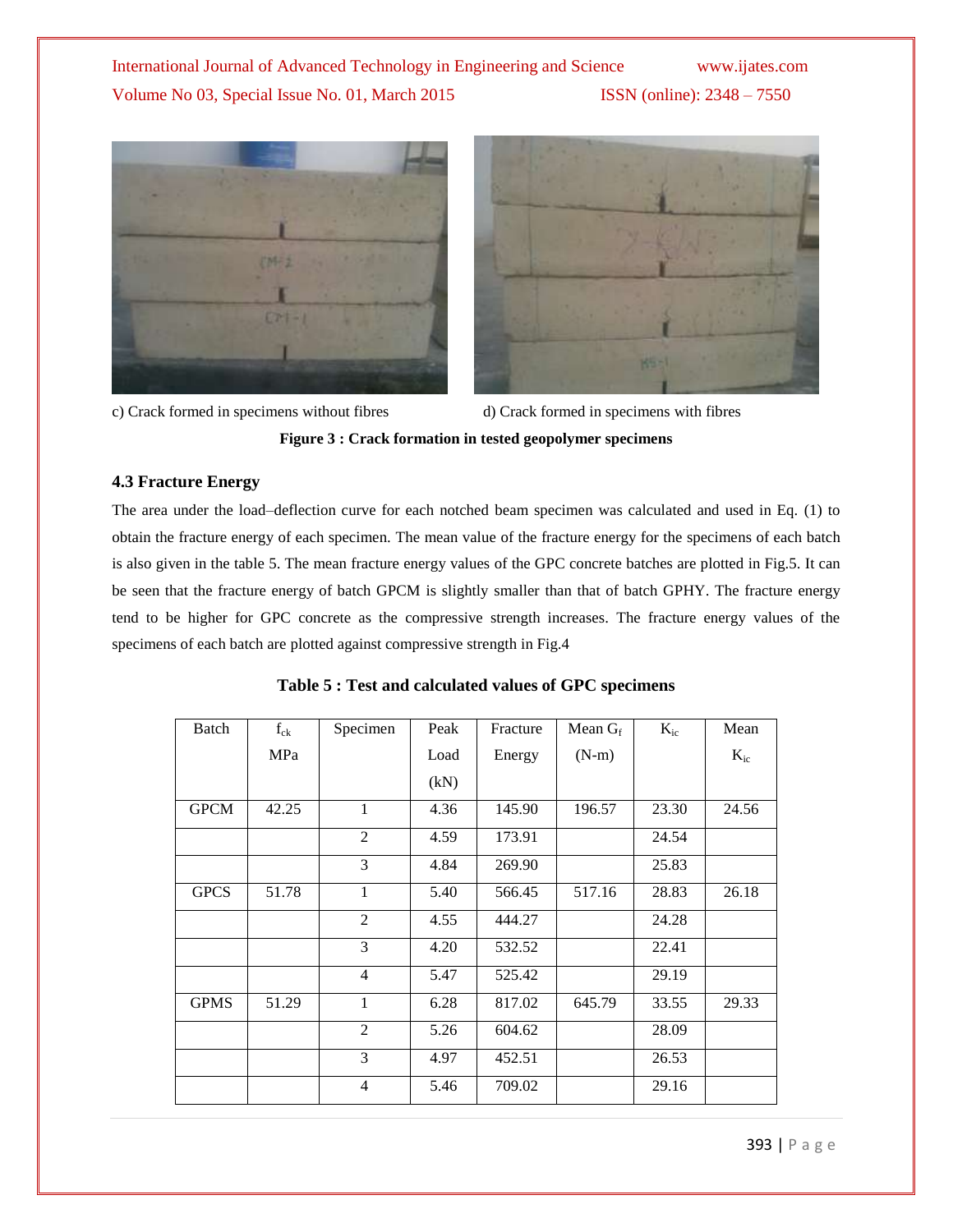| <b>GPHY</b> | 49.01 | 3.77 | 460.98 | 551.91 | 20.13 | 25.97 |
|-------------|-------|------|--------|--------|-------|-------|
|             |       | 4.56 | 604.62 |        | 24.37 |       |
|             |       | 5.70 | 629.02 |        | 30.46 |       |
|             |       | 5.35 | 513.02 |        | 28.90 |       |



#### **Figure 4: Variation of fracture energy of GPC concrete with compressive strength**

#### **4.4 Critical stress intensity factor**

The value of stress intensity factor indicates the magnitude of the stress concentration in front of the crack tip when the crack starts to propagate. The critical stress intensity factors of the GPC concrete specimens were calculated by using Eq. (2). The value for each test specimen and the mean value for the specimens of each batch of concrete are given in Table 5. The mean values of the critical stress intensity factors for each batch are plotted in Fig.6. The critical stress intensity factors for all the specimens are plotted against compressive strength in Fig.5. It can be seen that critical stress intensity factor tends to increase with compressive strength in GPC. Therefore, the crack resistance of GPC is higher to that of the its compressive strength. This behavior is consistent with the previous findings that geopolymer concrete has higher tensile and bond strengths.



**Figure 5 : Mean fracture energy of GPC batches Figure 6: Mean stress intensity of GPC batches**

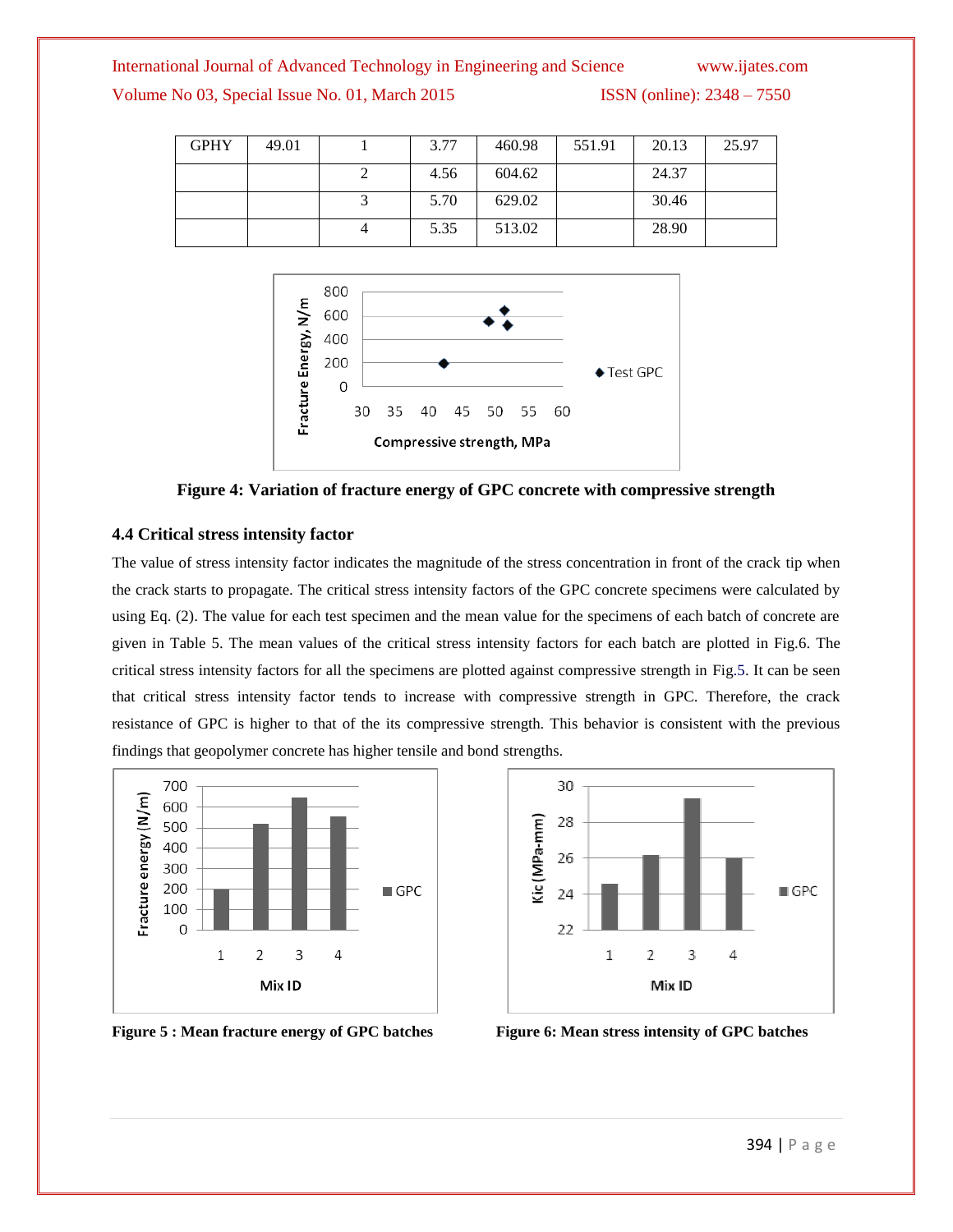#### **V CONCLUSIONS**

This study investigated the fracture behavior of geopolymer concrete with respect to its compressive strength. Three point bending test was conducted on notched beams for four batches of geopolymer concrete specimens. The fracture energy is calculated using work of fracture method using the load deflection curve and the stress intensity is calculated using the peak load and the geometry of the specimen.

- 1. With the addition of steel fibres in geopolymer concrete reduced the workability of concrete mix.
- 2. The requirement of water content ratio is less as compared to other concrete.
- 3. The addition of fibers reduces the crack propagation in concrete and reaches higher peak value.
- 4. Fracture energy increased with compressive strength in geopolymer concrete.
- 5. The result of fracture properties indicate that geopolymer concrete can substitute with the traditional Portland cement in traditional application.

#### **VI ACKNOWLEDGEMENT**

We acknowledge with thanks the technical support provided by the Advanced Materials Laboratory, CSIR SERC. This paper is being published with kind permission of the Director, CSIR SERC, Chennai, India.

#### **REFERENCES**

- 1. Prakash R Vora , Urmil V. Dave " Parameteric studies on compressive strength of geopolymer concrete" Procedia Engineering 51 210 – 219; 2013.
- 2. C.Y. Heah., H. Kamarudin., A.M. Mustafa Al Bakri., M. Bnhussain., M. Luqman., I. Khairul Nizar., C.M. Ruzaidi., Y.M. Liew, "Kaolin-based geopolymers with various NaOH concentrations*"* March 2013.
- 3. Atteshamuddin S. Sayyad and Subhash V. Patankar "Effect of Steel Fibres and Low Calcium Fly Ash on Mechanical and Elastic Properties of Geopolymer Concrete Composites" Indian Journal of Materials Science Volume 2013.
- 4. Bharathi Murugan., Sujatha., Kannapiran., Nagan, "Geopolymer Concrete A Green Concrete*"* ACI Magazine 310-321; December 2012.
- 5. Prabir K Sarker, Karamchand V. Ramgolam, Rashedul Haque "Fracture behavior of heat cured fly ash based geopolymer concrete" Materials and Design 44 (580-586) 2013.
- 6. B. H. Bharatkumar, B.K. Raghu Prasad, D. S. Ramachandra Murthy, R. Narayanan, and S. Gopalakrishnan "Fracture mechanisms model for analysis of plain and reinforced high performance concrete beams" Journal of Engineering Mechanics, ASCE, 131:831-838, August 2005.
- 7. Tian Sing Ng, Ali Amie, Stephen J. Foster "The behavior of steel fibre reinforced geopolymer concrete beams in shear" Magazine of Concrete Research 65(5); 308-318, 2013.
- 8. F. J. Silva, C. Thanmaturgo "Fibre reinforcement and fracture responses in geopolymeric mortars" Fatigue Fracture Engineering Materials & Structures 26 (167-172), October 2002.